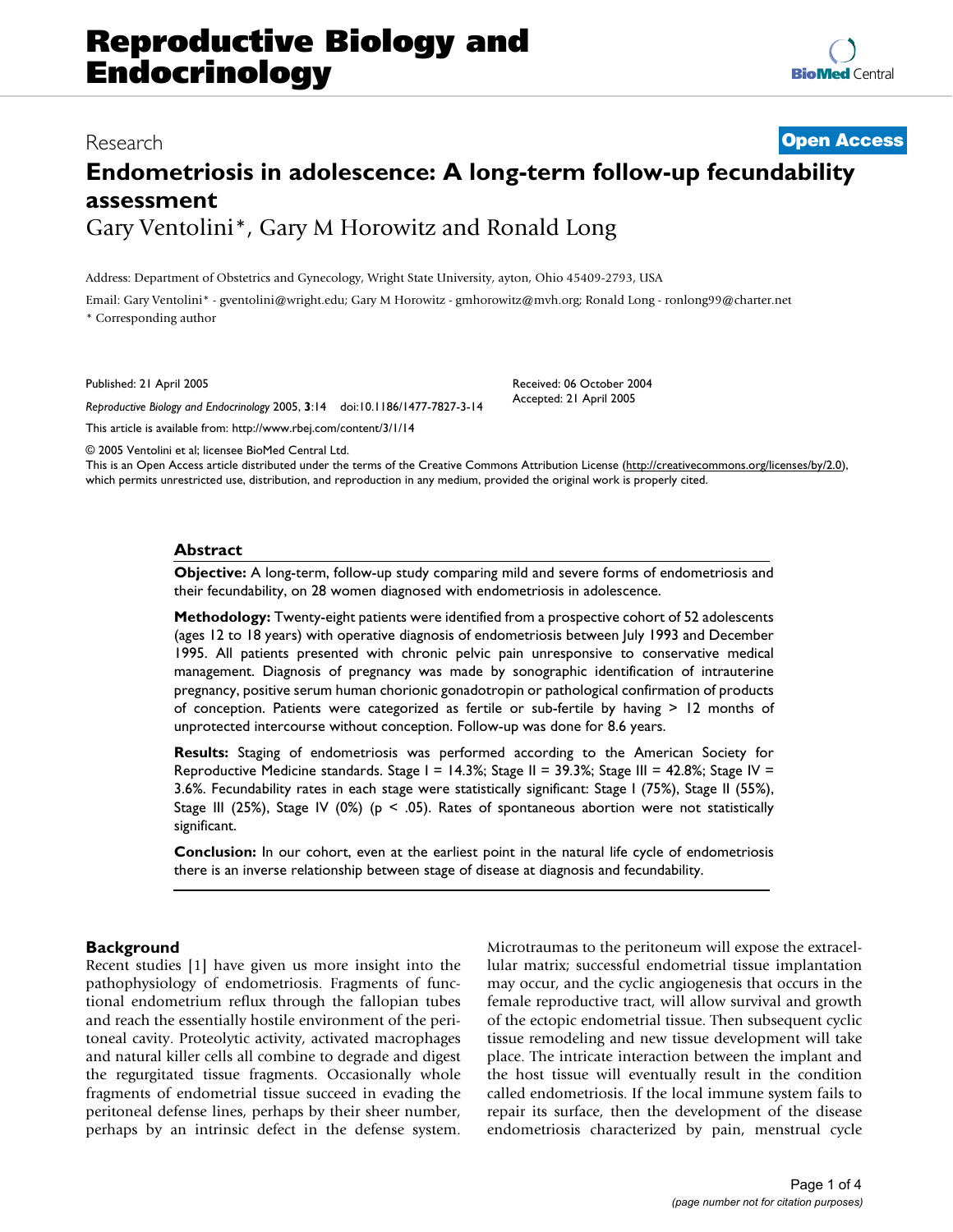disturbance and impaired fertility, will eventually prevail [2]. Endometriosis in early adolescence could be explained by the theory of metaplasia of embryonic mullerian remnants in an extrauterine location [3].

The role of adolescent endometriosis in the impairment of fertility in adult life has not been extensively evaluated.

The purpose of our study was to compare mild and severe forms of endometriosis and their fecundability in a cohort of 28 patients diagnosed with endometriosis in adolescence and followed for 8.6 years.

# **Methods**

The 28 patients of the present report were identified from a prospective cohort of 52 adolescents, assembled between July 1993 and December 1995. They were operatively diagnosed with endometriosis during their evaluation for chronic pelvic pain unresponsive to conservative medical management. The diagnosis of endometriosis was made through diagnostic laparoscopy and biopsies. No other interventions beside diagnosis were performed. The original staging of endometriosis was done at the time of the surgery, using the American Fertility Society revised standard classification system [4]. Confirmation of staging was done by review of the photographic material obtained during the diagnostic procedures by experienced gynecologic laparoscopists.

All patients received the same therapy consistent of continuous uninterrupted combined oral contraceptives for 6 months (Low Ovral®): 1 tablet orally per day, and Naproxyn Sodium 500 milligrams orally to be used occasionally for pain exacerbation.

In June 2002 after Institutional Review Board approval and informed consent was obtained, a telephone interview with each one of the patients was conducted to follow-up fertility assessment. All the patients were questioned regarding their general health status, their history of sexually transmitted diseases (STDs), use of contraception, other therapies utilized for the endometriosis, their desire for conception, fertility evaluation of their male partner, and their own fertility status.

Patients were considered to be fertile if they had received obstetric sonographic identification of an intrauterine pregnancy, had a positive serum beta human chorionic gonadotropin  $\geq 25$  International Units per milliliter or had pathologic confirmation of fetal or placental tissue after a spontaneous abortion or instrumental dilation and curettage. The patients were categorized as subfertile if they had more than twelve months of unprotected sexual intercourse during their fertile periods without conception.

Fecundability was defined as the probability of achieving a pregnancy with in one year period, with the presence of desire for conception.

Twenty-seven out of twenty-eight patients were successfully interviewed, and their clinical data was completely collected and processed. One patient transferred to Mexico and was not possible to be located. She was initially diagnosed with stage III disease.

The patient data was then tabulated and analyzed. Statistical analysis was performed using the Fisher exact chi square trend to compare fecundability and to evaluate differences between the groups. Statistical significance was taken as a P value of less than .05. Confidence intervals (95%) were calculated using the Modified Wald Method (The American Statistician) [5].

# **Results**

Their endometriosis was classified as: Stage I, four patients (14.3%); Stage II, eleven patients (39.2%), Stage III, twelve patients (42.8%) and Stage IV, one patient (3.6%).

Population characteristics regarding age at cohort entrance, age at follow-up, number of years trying to conceive, and age at diagnosis for endometriosis are displayed. (Table [1\)](#page-2-0)

Patient in stages I, II, III and IV were not statistically different regarding age, race, general health status, history of STDs, use of contraception, desire for conception, evaluation for infertility, male partner's fecundity evaluation, and therapies utilized for the treatment of their endometriosis. (Table [1](#page-2-0))

Fecundability rates in each stage were: Stage I = 3 patients (75%), Stage II = 6 patients (55%), Stage III = 3 patients (25%), Stage IV = 0 patients (0%) ( $P < .05$ ) (Figure 1).

The rate of spontaneous abortions was not statistically significant among the stages:

Stage I = 1 patient (16.7%), Stage II = 1 patient (33.4%), Stage III = 1 patient  $(33.4\%)$  (P < 0.05).

# **Discussion**

Endometriosis in adolescence is a cause of chronic pelvic pain and dysmenorrhea. The goal of therapy is to minimize pelvic pain and dysmenorrhea, primarily through long term medical therapy. Although endometriosis is associated with infertility, a clear causal relationship has yet to be established, except when adhesive disease is found [2].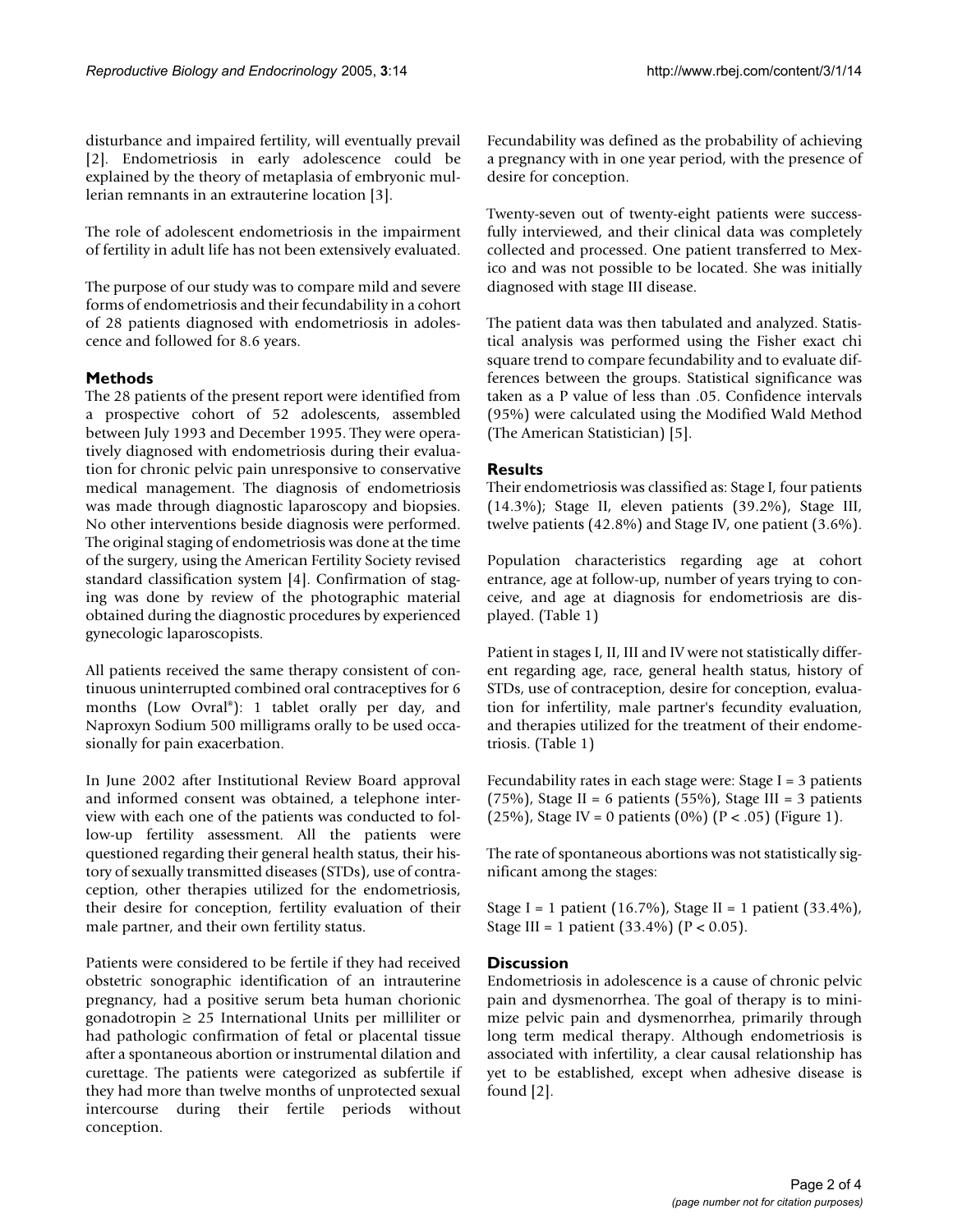# <span id="page-2-0"></span>**Table 1: Population Characteristics**

| Characteristics                 | Stage I        | Stage II       | Stage III      | Stage IV | P value |
|---------------------------------|----------------|----------------|----------------|----------|---------|
| Age at Cohort Entrance          | $14.3 \pm 2.3$ | $15.4 \pm 2.9$ | $15.2 \pm 2.6$ | 16       | .06     |
| Caucasian                       |                |                | 10             |          | .73     |
| African American                |                |                |                |          | .35     |
| STD's                           |                |                |                |          | .50     |
| <b>Contraception Use</b>        |                |                |                |          | .08     |
| Desire for Conception           |                |                | 10             |          | .73     |
| Male Partner's Evaluation       |                |                |                |          | .12     |
| Other Therapies Used            |                |                |                |          | .25     |
| Age at Stage of Endometriosis   | $15.2 \pm 2.1$ | $16.8 \pm 2.7$ | $16.7 \pm 2.3$ | 16.9     | .535    |
| Time Trying to Conceive (Month) | $15.1 \pm 4.5$ | $12.8 \pm 3.8$ | $13.1 \pm 4.2$ | ۰.       | .310    |
| Age at Follow-up                | $22.3 \pm 5.4$ | $24.7 \pm 4.6$ | $25.3 \pm 4.9$ |          | .125    |



**Figure 1** Relationship between stage of endometriosis and fecundability. (CI = Confidence Interval)